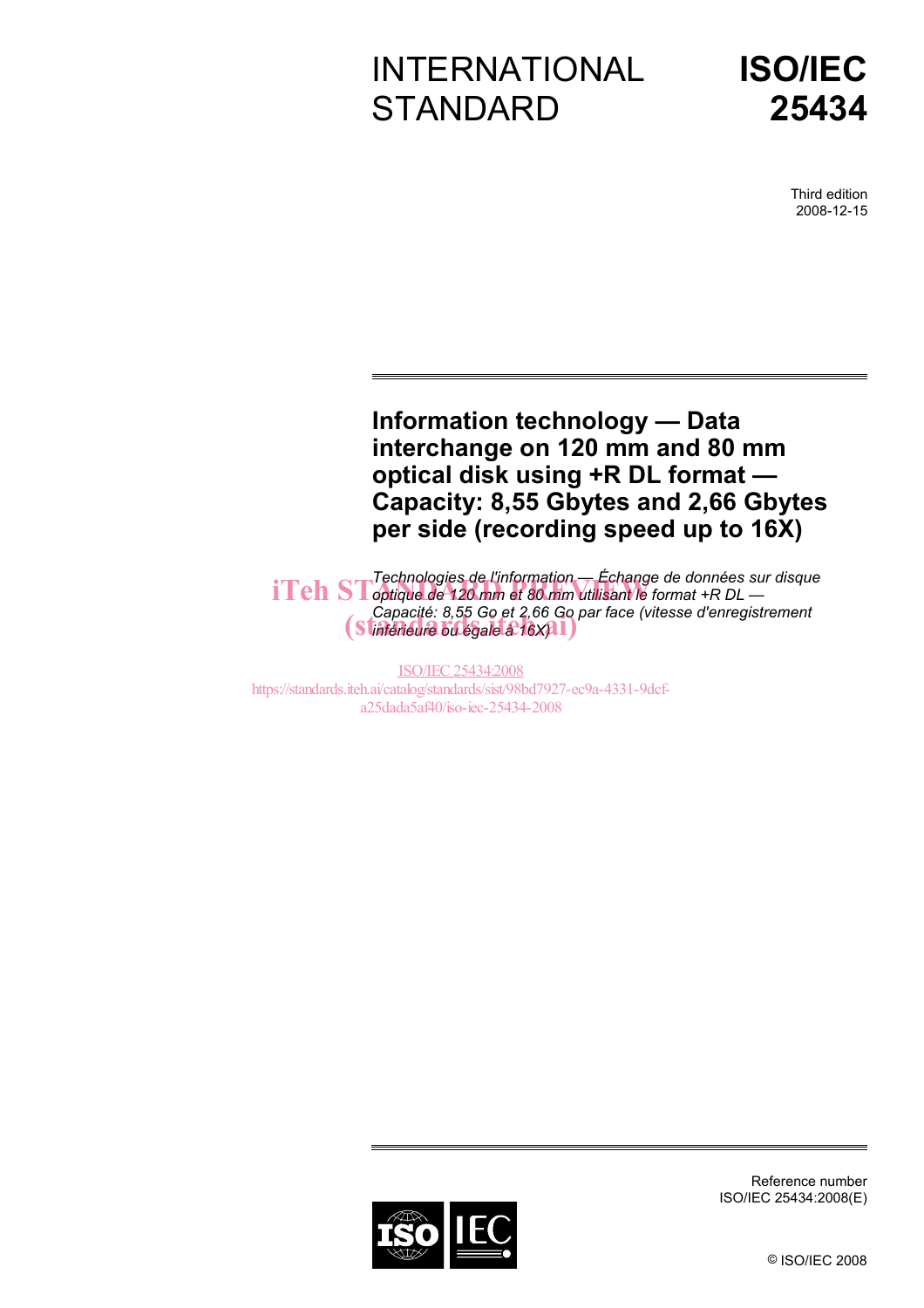#### **PDF disclaimer**

This PDF file may contain embedded typefaces. In accordance with Adobe's licensing policy, this file may be printed or viewed but shall not be edited unless the typefaces which are embedded are licensed to and installed on the computer performing the editing. In downloading this file, parties accept therein the responsibility of not infringing Adobe's licensing policy. The ISO Central Secretariat accepts no liability in this area.

Adobe is a trademark of Adobe Systems Incorporated.

Details of the software products used to create this PDF file can be found in the General Info relative to the file; the PDF-creation parameters were optimized for printing. Every care has been taken to ensure that the file is suitable for use by ISO member bodies. In the unlikely event that a problem relating to it is found, please inform the Central Secretariat at the address given below.

# iTeh STANDARD PREVIEW (standards.iteh.ai)

ISO/IEC 25434:2008 https://standards.iteh.ai/catalog/standards/sist/98bd7927-ec9a-4331-9dcfa25dada5af40/iso-iec-25434-2008



#### © ISO/IEC 2008

All rights reserved. Unless otherwise specified, no part of this publication may be reproduced or utilized in any form or by any means, electronic or mechanical, including photocopying and microfilm, without permission in writing from either ISO at the address below or ISO's member body in the country of the requester.

ISO copyright office Case postale 56 • CH-1211 Geneva 20 Tel. + 41 22 749 01 11 Fax + 41 22 749 09 47 E-mail copyright@iso.org Web www.iso.org

Published in Switzerland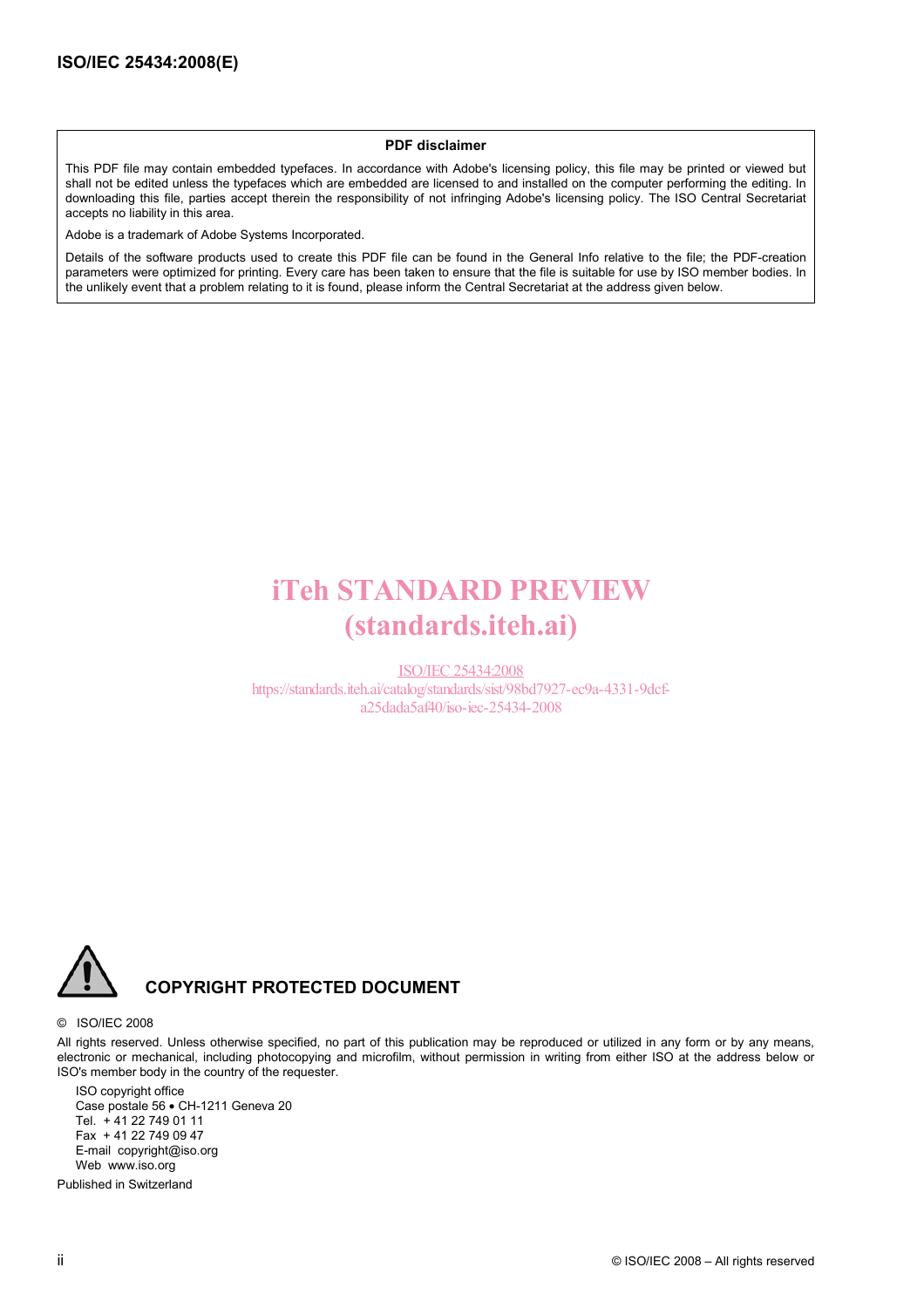# **Contents**

| 1                  |  |  |  |
|--------------------|--|--|--|
|                    |  |  |  |
| $\mathbf 2$<br>2.1 |  |  |  |
| 2.2                |  |  |  |
| 2.3                |  |  |  |
| 2.4                |  |  |  |
|                    |  |  |  |
| 3                  |  |  |  |
| 4                  |  |  |  |
| 5                  |  |  |  |
| 5.1                |  |  |  |
| 5.2                |  |  |  |
|                    |  |  |  |
| 6                  |  |  |  |
| $\overline{7}$     |  |  |  |
|                    |  |  |  |
| 8                  |  |  |  |
| 8.1                |  |  |  |
| 8.1.1              |  |  |  |
| 8.1.2              |  |  |  |
| 8.1.3<br>8.1.4     |  |  |  |
| 8.2                |  |  |  |
| 8.3                |  |  |  |
| 8.4                |  |  |  |
|                    |  |  |  |
| 9                  |  |  |  |
| 9.1                |  |  |  |
| 9.2                |  |  |  |
| 9.3                |  |  |  |
| 9.4                |  |  |  |
| 9.5                |  |  |  |
| 9.6<br>9.7         |  |  |  |
| 9.8                |  |  |  |
| 9.8.1              |  |  |  |
| 9.8.2              |  |  |  |
| 9.8.3              |  |  |  |
|                    |  |  |  |
| 10                 |  |  |  |
| 10.1               |  |  |  |
| 10.2               |  |  |  |
| 10.3               |  |  |  |
| 10.4               |  |  |  |
| 10.5<br>10.6       |  |  |  |
| 10.7               |  |  |  |
| 10.7.1             |  |  |  |
| 10.7.2             |  |  |  |
| 10.8               |  |  |  |
| 10.9               |  |  |  |
|                    |  |  |  |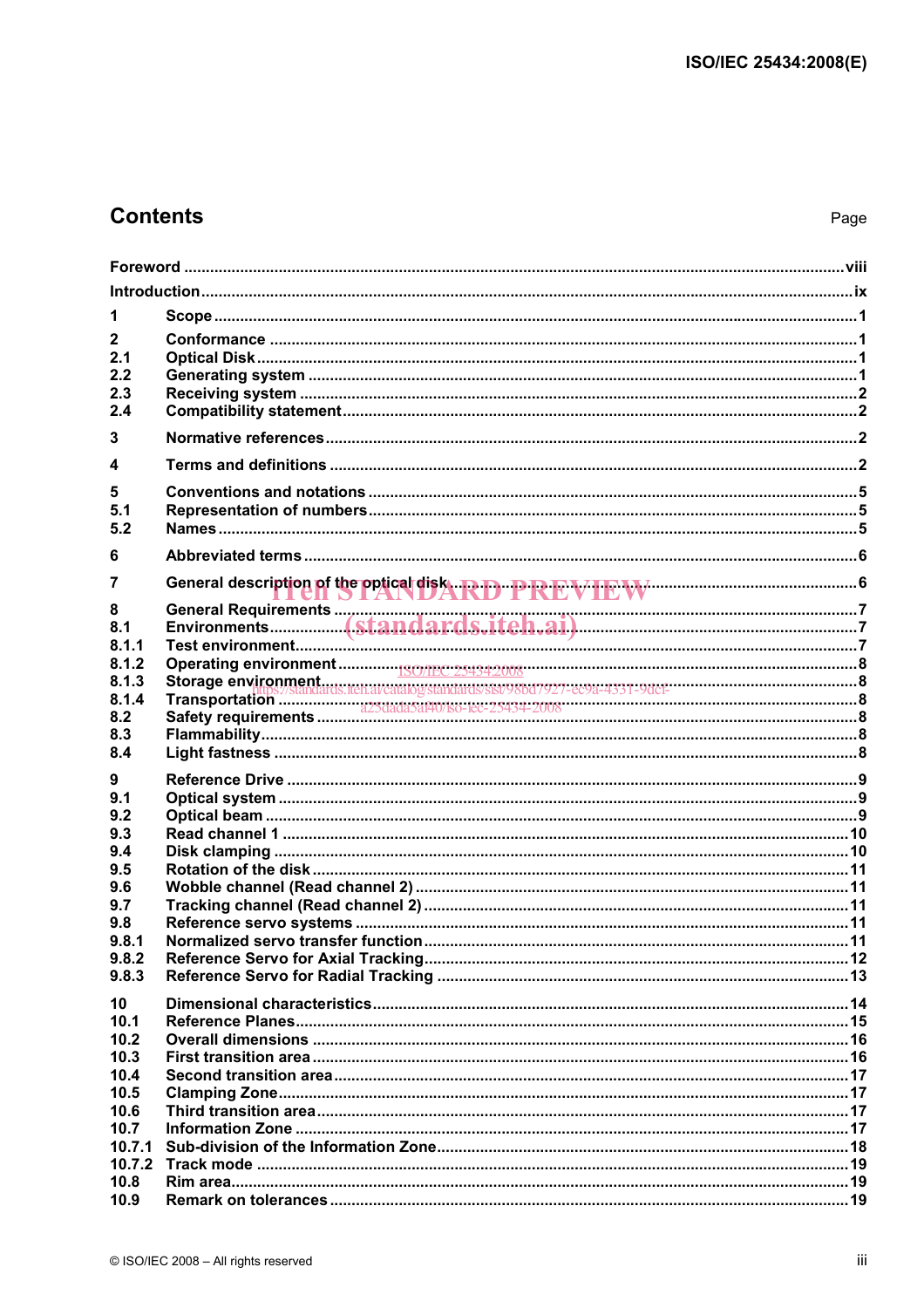| 11<br>11.1<br>11.2<br>11.3<br>11.4<br>11.4.1<br>11.4.2<br>11.5<br>11.5.1<br>11.5.2                           |                                                                           |  |
|--------------------------------------------------------------------------------------------------------------|---------------------------------------------------------------------------|--|
| 12<br>12.1<br>12.2<br>12.3<br>12.4<br>12.5                                                                   |                                                                           |  |
| 13<br>13.1<br>13.1.1<br>13.1.2<br>13.1.3<br>13.1.4<br>13.2<br>13.3<br>13.4<br>13.5<br>13.6<br>13.7<br>13.7.1 |                                                                           |  |
| 13.8<br>14<br>14.1<br>14.2<br>14.3<br>14.4<br>14.4.1<br>14.4.2<br>15                                         | https://standards.iteh.ai/catalog/standards/sist/98bd7927-ec9a-4331-9dcf- |  |
| 16<br>16.1<br>16.1.1<br>16.2                                                                                 |                                                                           |  |
| 17<br>17.1<br>17.2<br>17.3<br>17.4<br>17.5<br>17.6<br>17.6.1<br>17.6.2                                       |                                                                           |  |
| 18<br>18.1<br>18.2<br>18.3<br>18.4                                                                           |                                                                           |  |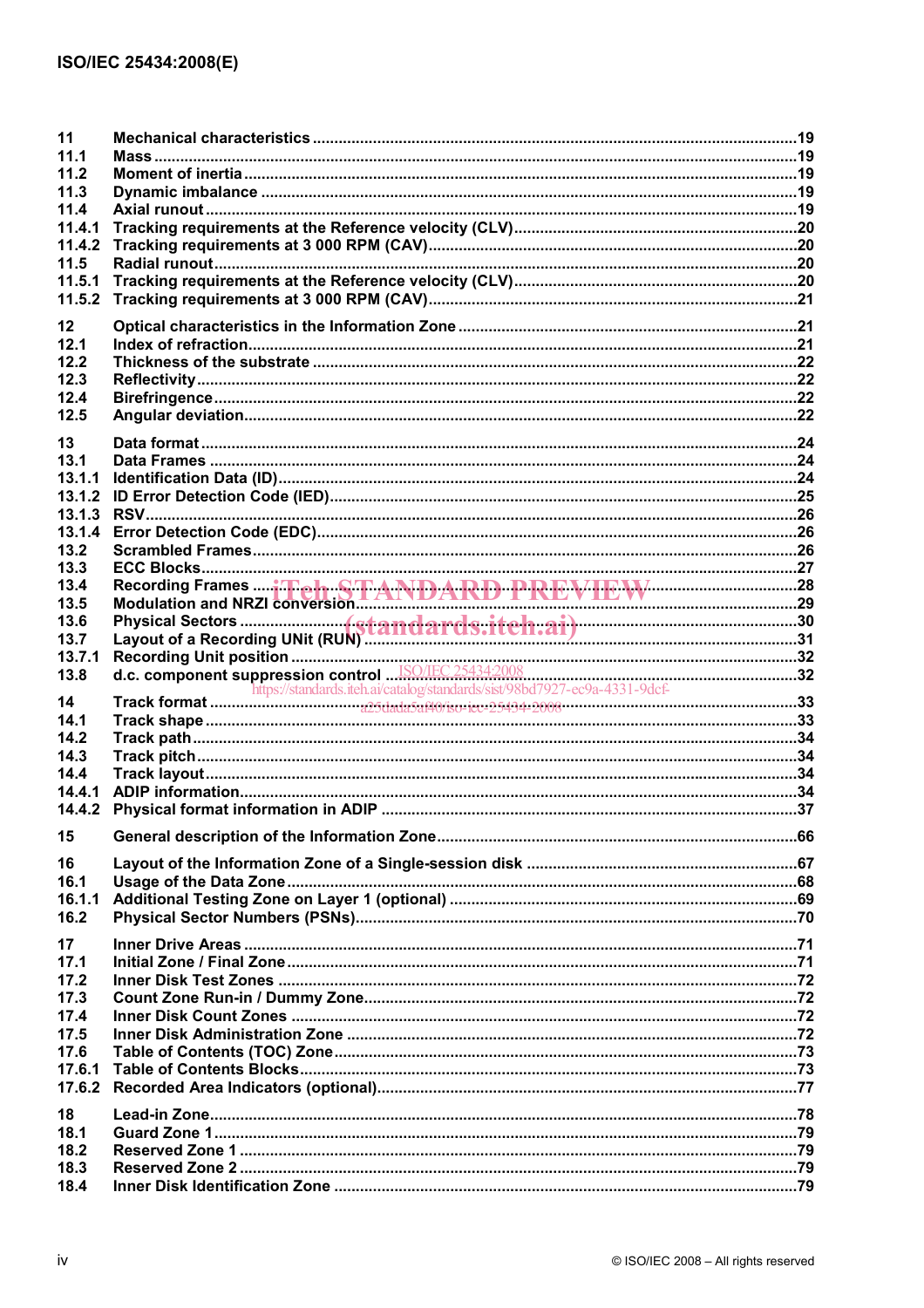| 18.5<br>18.6<br>18.7<br>18.8<br>18.8.1<br>18.8.2<br>18.8.3<br>18.9 |  |
|--------------------------------------------------------------------|--|
| 19                                                                 |  |
| 20<br>20.1<br>20.2<br>20.3                                         |  |
| 21<br>21.1<br>21.2<br>21.3<br>21.4<br>21.5                         |  |
| 22<br>22.1<br>22.2                                                 |  |
| 23<br>23.1<br>23.1.1<br>23.1.2<br>23.1.3<br>23.1.4                 |  |
| 23.2<br>23.3<br>23.3.1<br>23.3.2                                   |  |
| 24<br>24.1<br>24.1.1<br>24.1.4<br>24.2<br>24.2.1<br>24.2.2<br>24.3 |  |
| 25                                                                 |  |
| 26<br>26.1<br>26.2<br>26.2.1                                       |  |
| 27                                                                 |  |
| 28<br>28.1<br>28.2<br>28.2.1<br>28.2.2                             |  |
|                                                                    |  |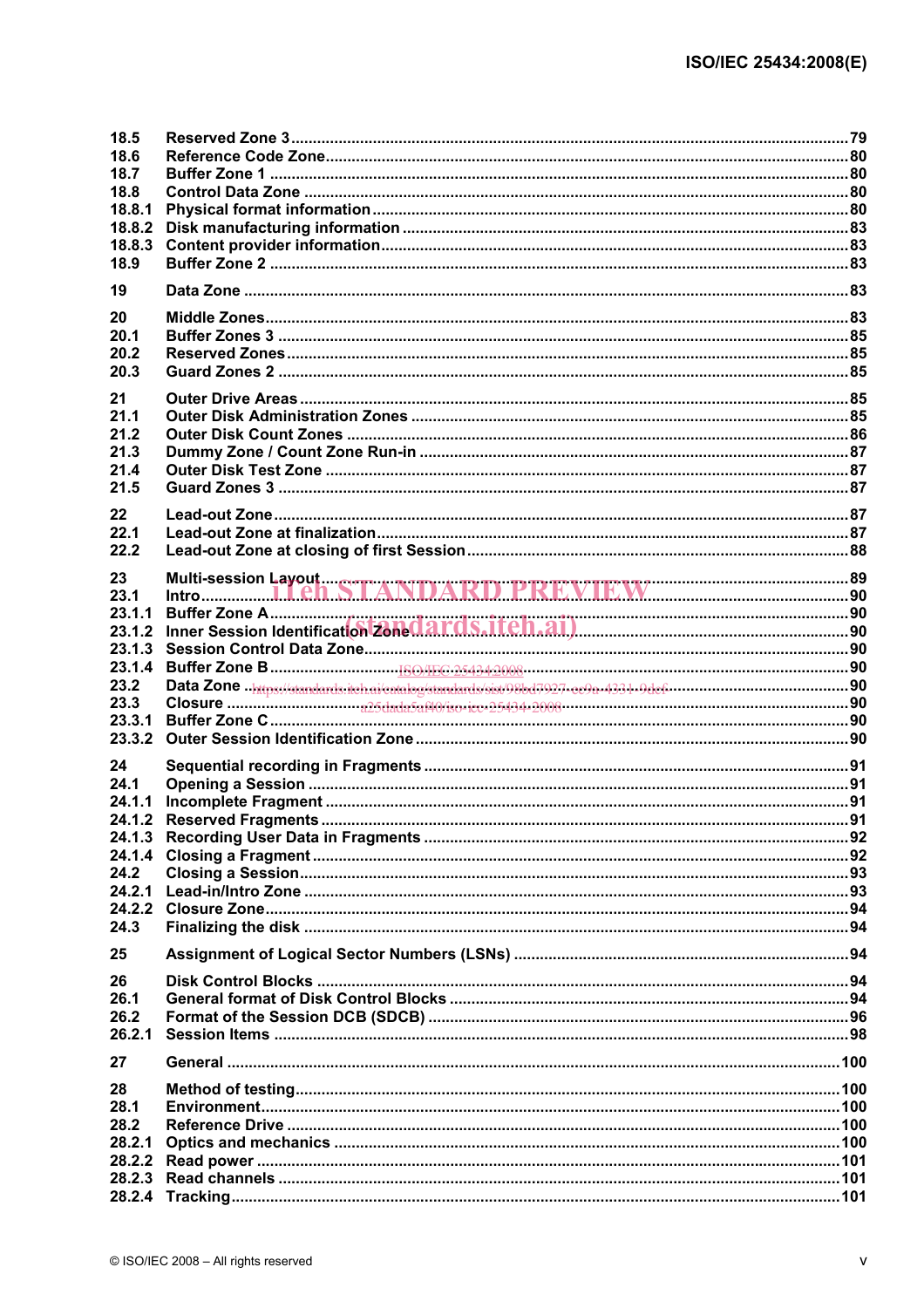| 28.3            |  |
|-----------------|--|
| 29              |  |
| 29.1            |  |
| 29.2            |  |
| 29.3            |  |
| 29.4            |  |
| 29.5            |  |
|                 |  |
| 30              |  |
| 30.1            |  |
| 30.2            |  |
| 30.2.1          |  |
| 30.2.2          |  |
| 30.2.3          |  |
| 30.2.4          |  |
| 30.2.5          |  |
| 30.3            |  |
| 30.3.1          |  |
| 30.3.2          |  |
| 30.3.3          |  |
| 30.3.4          |  |
| 30.3.5          |  |
| 30.4            |  |
|                 |  |
| 31              |  |
| 31.1            |  |
| 31.2            |  |
| 31.2.1          |  |
| 31.2.2          |  |
| 31.2.3          |  |
| 31.2.4          |  |
| 31.2.5          |  |
| 31.2.6          |  |
| 31.3            |  |
| $32\phantom{a}$ |  |
| 32.1            |  |
| 32.1.1          |  |
| 32.2            |  |
| 32.2.1          |  |
|                 |  |
| 32.2.3          |  |
|                 |  |
| 32.2.5          |  |
| 32.2.6          |  |
|                 |  |
| 33              |  |
| 33.1            |  |
| 33.2            |  |
| 34              |  |
| 34.1            |  |
| 34.2            |  |
| 34.2.1          |  |
| 34.2.2          |  |
| 34.2.3          |  |
| 34.2.4          |  |
| 34.2.5          |  |
|                 |  |
| 35              |  |
| 35.1            |  |
| 35.2            |  |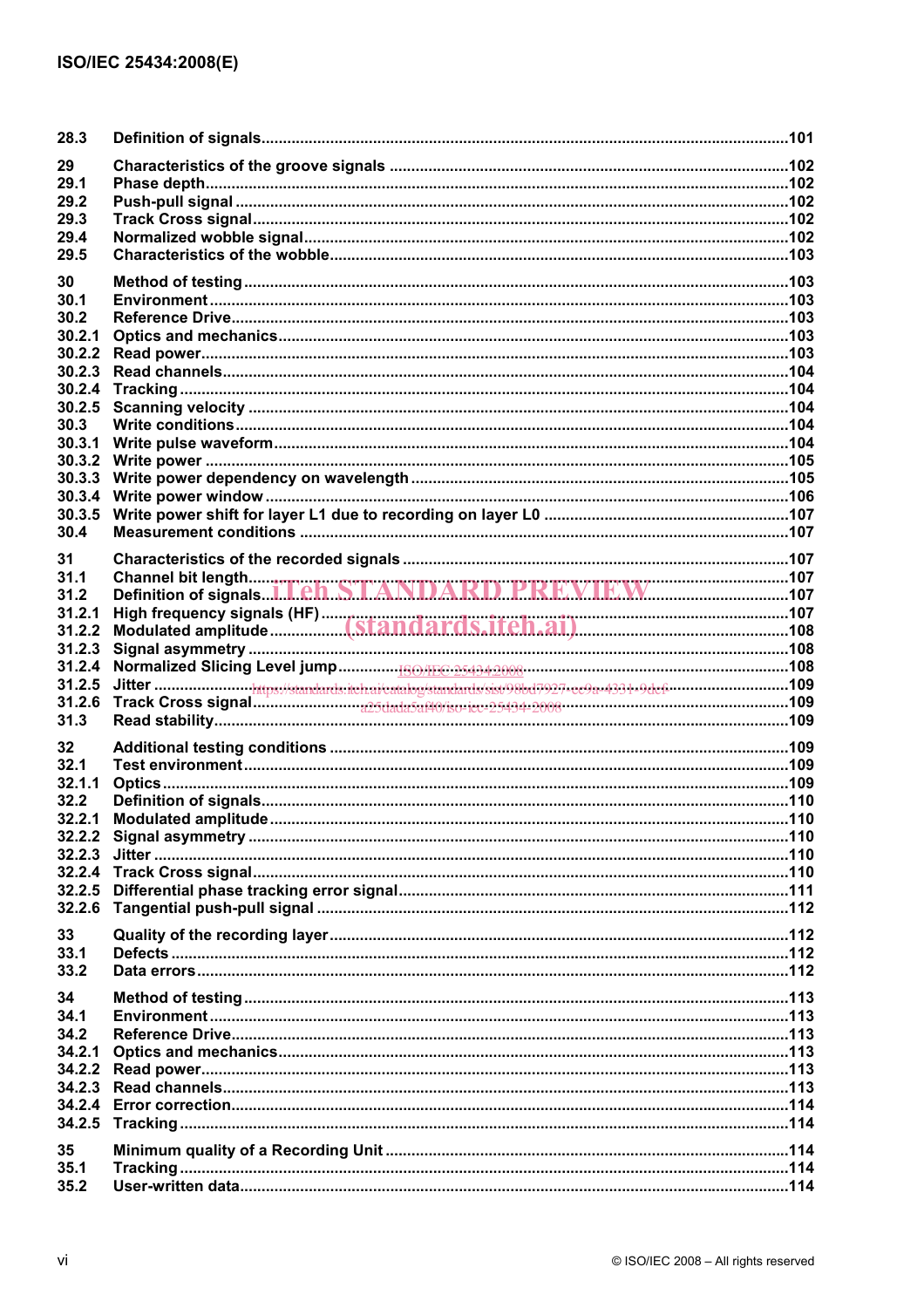| Annex B (normative) Structure for Extended format information in the Data Zone 119      |  |
|-----------------------------------------------------------------------------------------|--|
|                                                                                         |  |
|                                                                                         |  |
|                                                                                         |  |
|                                                                                         |  |
|                                                                                         |  |
|                                                                                         |  |
|                                                                                         |  |
|                                                                                         |  |
|                                                                                         |  |
|                                                                                         |  |
|                                                                                         |  |
|                                                                                         |  |
|                                                                                         |  |
|                                                                                         |  |
|                                                                                         |  |
| Annex R (informative) Values to be Implemented in Existing and Future Specifications174 |  |
|                                                                                         |  |

ISO/IEC 25434:2008 https://standards.iteh.ai/catalog/standards/sist/98bd7927-ec9a-4331-9dcfa25dada5af40/iso-iec-25434-2008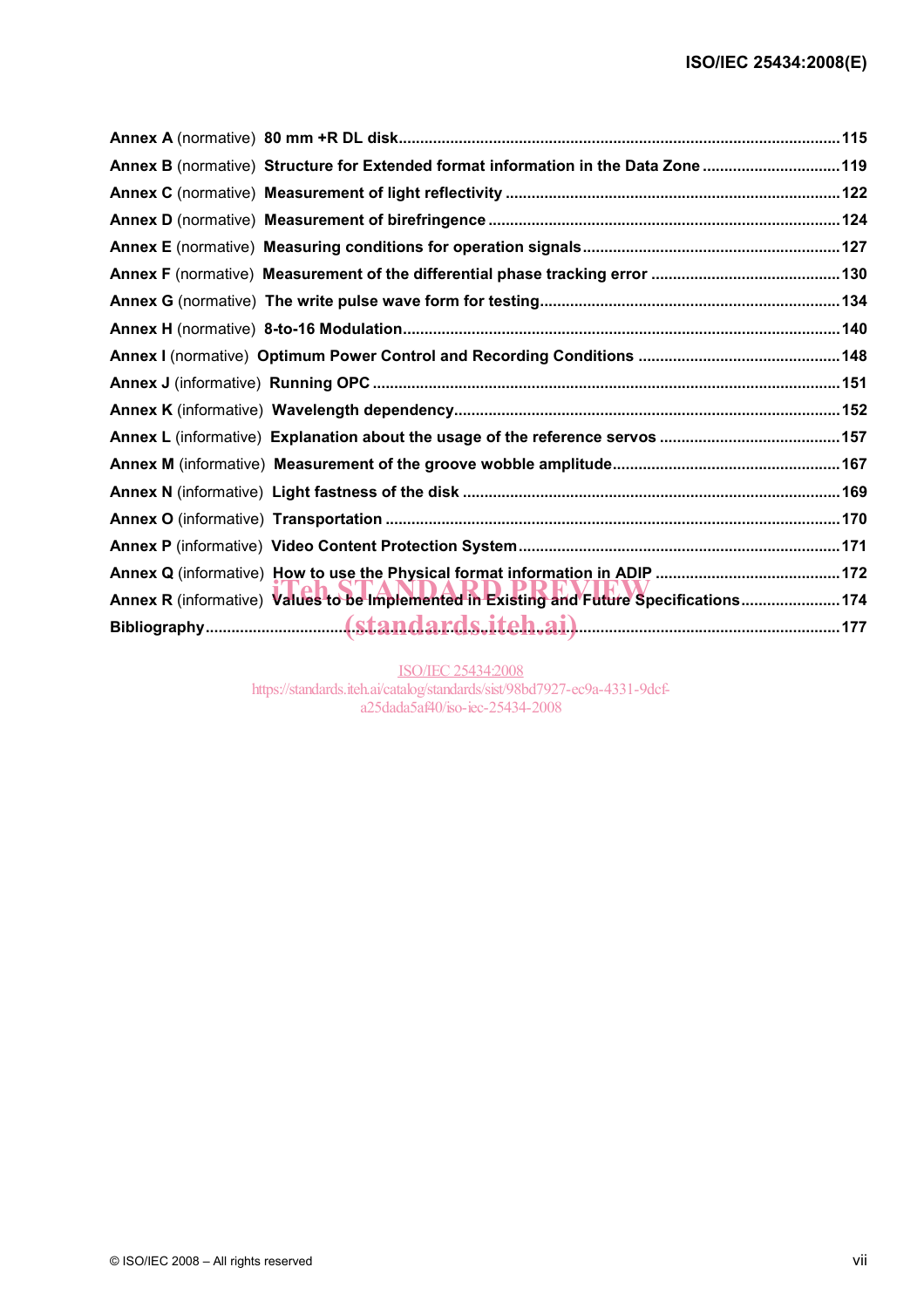# **Foreword**

ISO (the International Organization for Standardization) and IEC (the International Electrotechnical Commission) form the specialized system for worldwide standardization. National bodies that are members of ISO or IEC participate in the development of International Standards through technical committees established by the respective organization to deal with particular fields of technical activity. ISO and IEC technical committees collaborate in fields of mutual interest. Other international organizations, governmental and non-governmental, in liaison with ISO and IEC, also take part in the work. In the field of information technology, ISO and IEC have established a joint technical committee, ISO/IEC JTC 1.

International Standards are drafted in accordance with the rules given in the ISO/IEC Directives, Part 2.

The main task of the joint technical committee is to prepare International Standards. Draft International Standards adopted by the joint technical committee are circulated to national bodies for voting. Publication as an International Standard requires approval by at least 75 % of the national bodies casting a vote.

Attention is drawn to the possibility that some of the elements of this document may be the subject of patent rights. ISO and IEC shall not be held responsible for identifying any or all such patent rights.

ISO/IEC 25434 was prepared by Ecma International (as ECMA-364) and was adopted, under a special "fasttrack procedure", by Joint Tec<mark>hnical Committee ISO/IEC LTC 1, *Information technology*, in parallel with its <br>approval by national bodies of ISO and IEC.</mark> approval by national bodies of ISO and IEC.

This third edition cancels and replaces the second edition (ISO/IEC 25434:2007), which has been technically revised.

ISO/IEC 25434:2008 https://standards.iteh.ai/catalog/standards/sist/98bd7927-ec9a-4331-9dcfa25dada5af40/iso-iec-25434-2008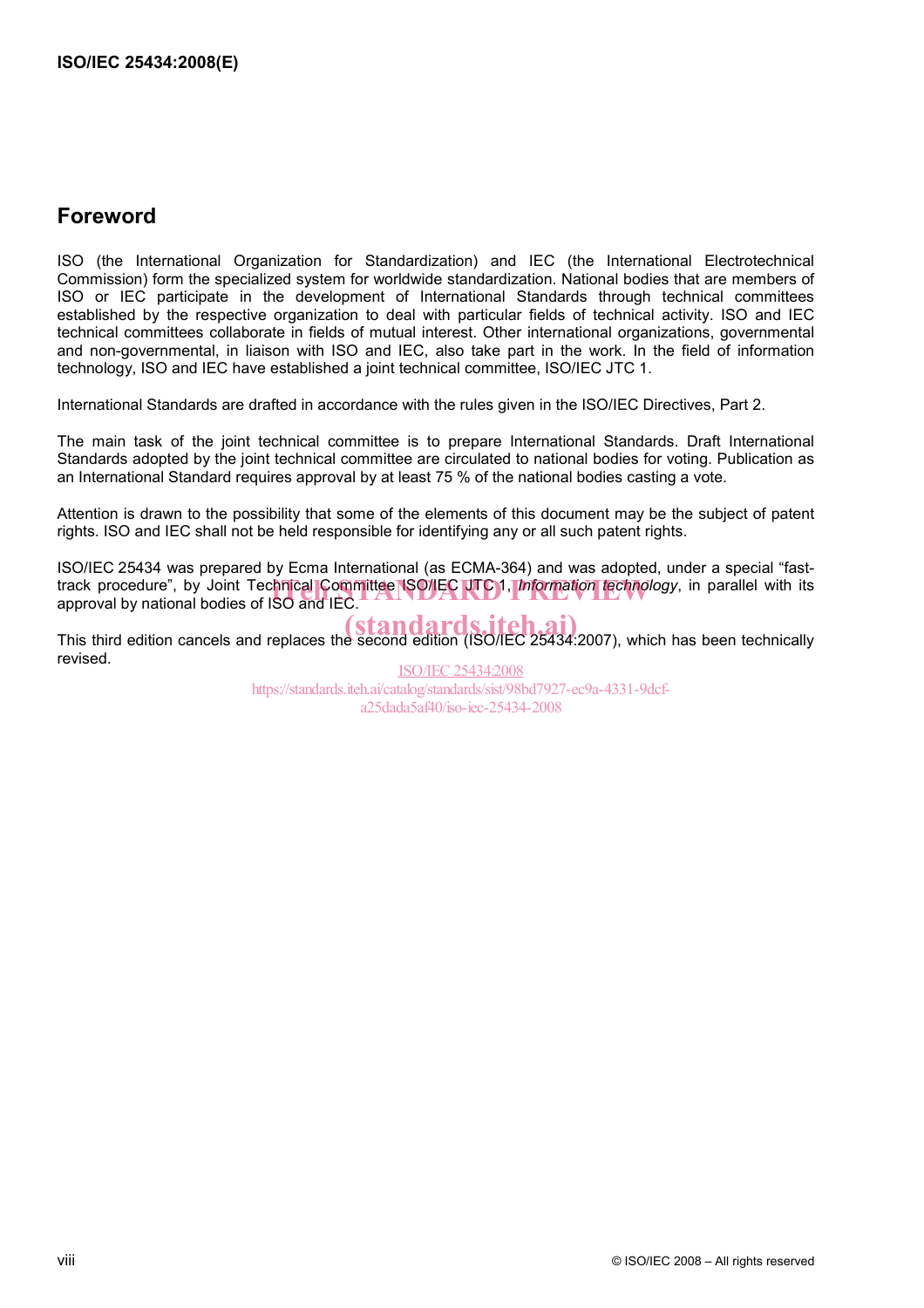# **Introduction**

Ecma Technical Committee TC31 was established in 1984 for the standardization of Optical Disks and Optical Disk Cartridges (ODC). Since its establishment, the Committee has made major contributions to ISO/IEC toward the development of International Standards for 80 mm, 90 mm, 120 mm, 300 mm, and 356 mm media. Numerous standards have been developed by TC31 and published by Ecma, almost all of which have also been adopted by ISO/IEC under the fast-track procedure as International Standards.

In July 2004 a group of companies proposed to TC31 to develop a standard for 120 mm dual layer recordable optical disks using the WORM recording technology and based on the DVD − Read-Only standard (ISO/IEC 16448), the +RW format (ISO/IEC 17341) and the +R format (ISO/IEC 17344). TC31 adopted this project and started the work that has resulted in the adoption of ISO/IEC 25434.

This International Standard specifies two Types of recordable optical disks, one (Type S9) making use of recording on only a single side of the disk and yielding a nominal capacity of 8,55 or 2,66 Gbytes per disk and the other (Type D18) making use of recording on both sides of the disk and yielding a nominal capacity of 17,1 or 5,32 Gbytes per disk.

In October 2005 a proposal was made to TC31 to update ISO/IEC 25434 for recording speeds up to eight times the Reference velocity. TC31 adopted this project which resulted in the adoption of ISO/IEC 25434:2007.

ISO/IEC 25434.2007.<br>In February 2007 a proposal was made to TC31 to update ISO/IEC 25434 for recording speeds up to 16 times the Reference velocity (standards.iteh.ai)

This International Standard, taken together with a standard for volume and file structure, such as, for instance, developed in Ecma Technicas Committee TC15, provides the requirements for information interchange between systems ds. iteh.ai/catalog/standards/sist/98bd7927-ec9a-4331-9dcf-

a25dada5af40/iso-iec-25434-2008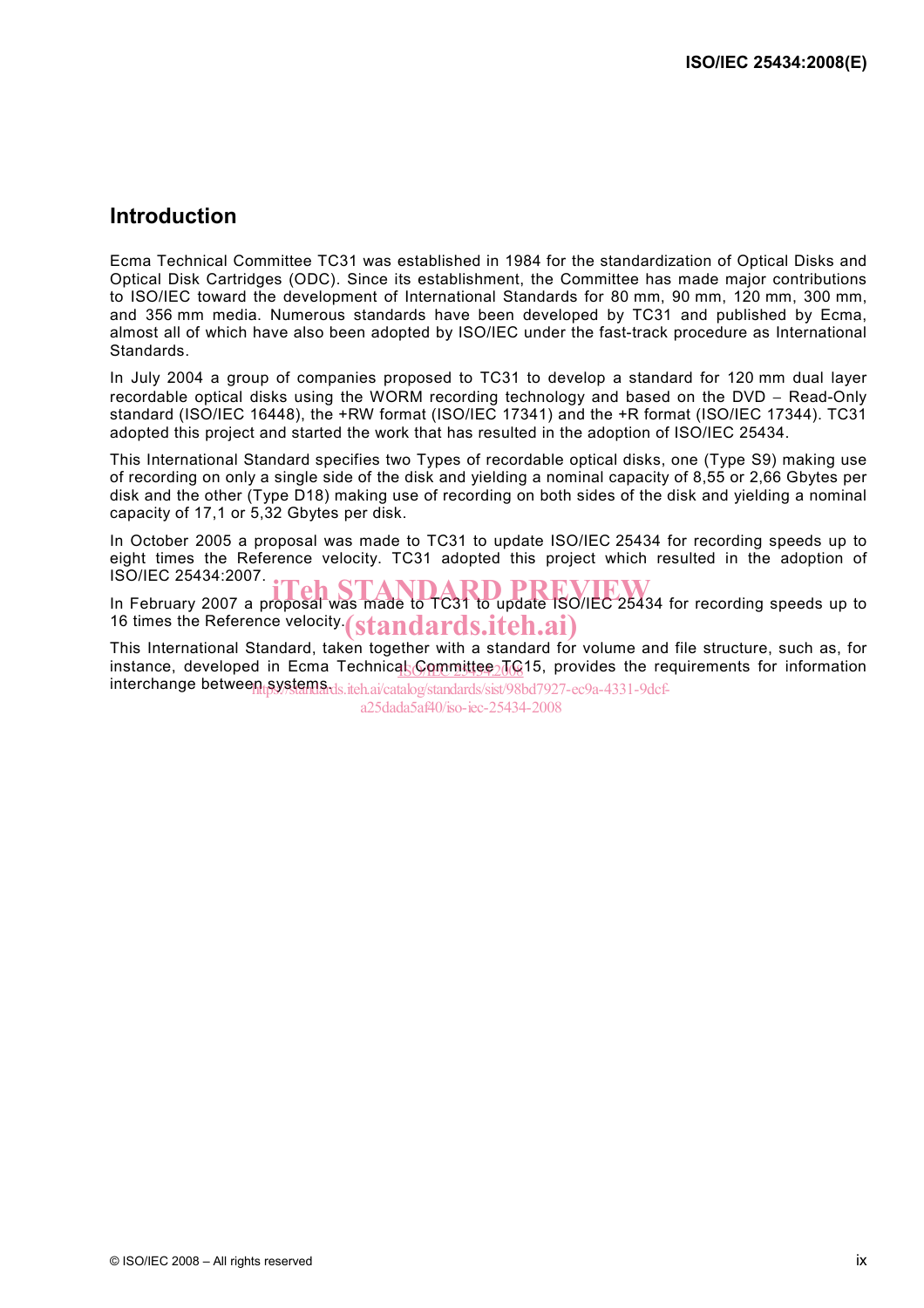# iTeh STANDARD PREVIEW (standards.iteh.ai)

ISO/IEC 25434:2008 https://standards.iteh.ai/catalog/standards/sist/98bd7927-ec9a-4331-9dcfa25dada5af40/iso-iec-25434-2008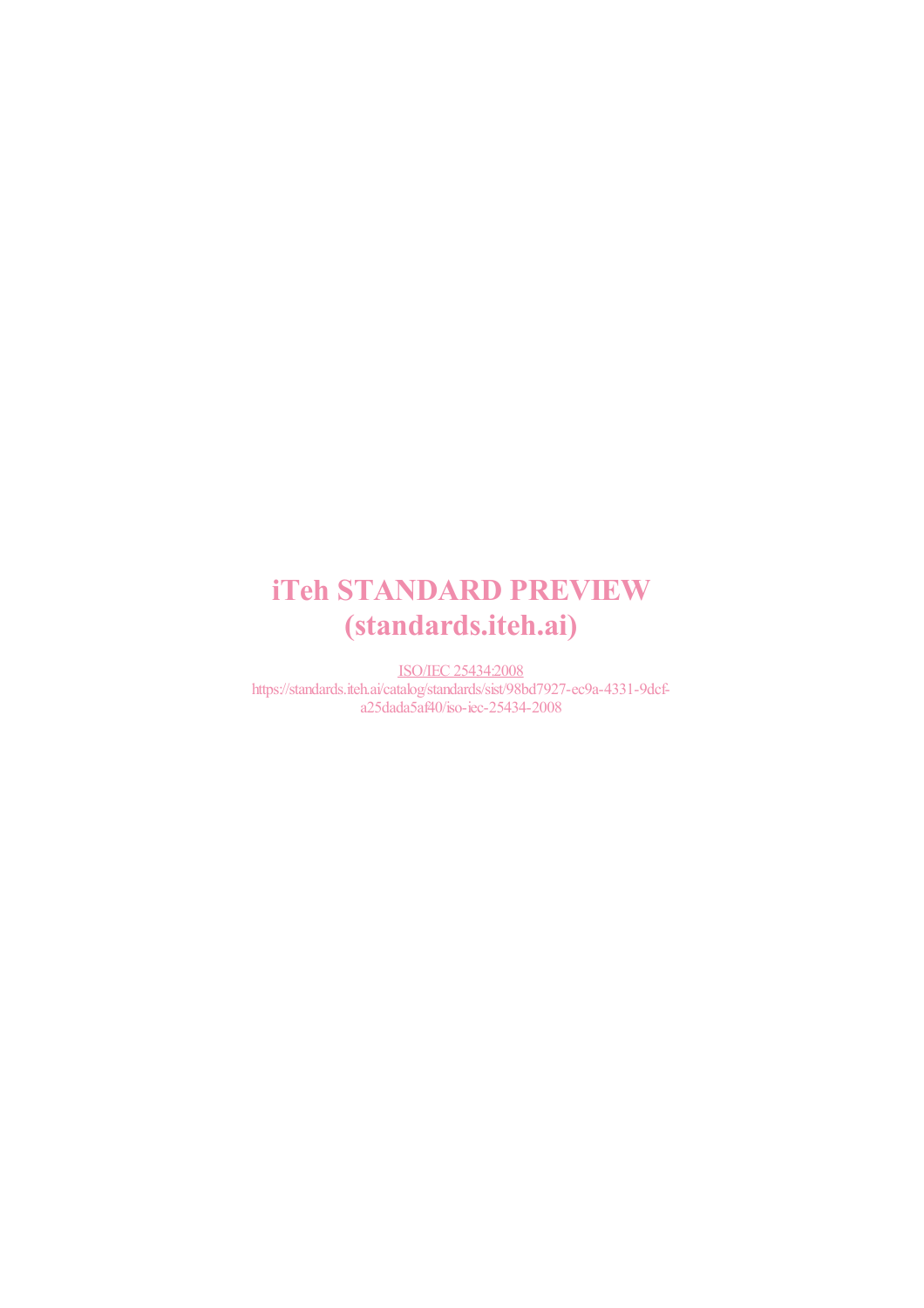# **Information technology — Data interchange on 120 mm and 80 mm optical disk using +R DL format — Capacity: 8,55 Gbytes and 2,66 Gbytes per side (recording speed up to 16X)**

# **1 Scope**

This International Standard specifies the mechanical, physical and optical characteristics of 120 mm recordable optical disks with capacities of 8,55 Gbytes and 17,1 Gbytes. It specifies the quality of the recorded and unrecorded signals, the format of the data and the recording method, thereby allowing for information interchange by means of such disks. The data can be written once and read many times using a nonreversible method. These disks are identified as +R DL.

This International Standard also specifies 80 mm disks with capacities of 2,66 Gbytes and 5,32 Gbytes. These disks have the same characteristics as the 120 mm disks, except for some parameters related to the smaller dimensions. All parameters unique for the 80 mm disks are specified in Annex A.

This International Standard specifies the following:  $R$ D PREVIEW

- two related but different Types of this disk (see Clause 7);)
- the conditions for conformance; ISO/IEC 25434:2008
- − the environmentspin/whichdtheldisk is to be tested, operated and stored;-
- − the mechanical, physical and dimensional characteristics of the disk, so as to provide mechanical interchange between data processing systems;
- the format of the information on the disk, including the physical disposition of the tracks and sectors, the error correcting codes and the coding method;
- the characteristics of the signals recorded on the disk, thus enabling data processing systems to read the data from the disk.

This International Standard provides for the interchange of disks between optical disk drives. Together with a standard for volume and file structure, it provides for full data interchange between data processing systems.

# **2 Conformance**

# **2.1 Optical Disk**

A claim of conformance with this International Standard shall specify the Type implemented. An optical disk is in conformance with this International Standard if it meets all mandatory requirements specified for its Type.

# **2.2 Generating system**

A generating system is in conformance with this International Standard if the optical disk it generates is in accordance with 2.1.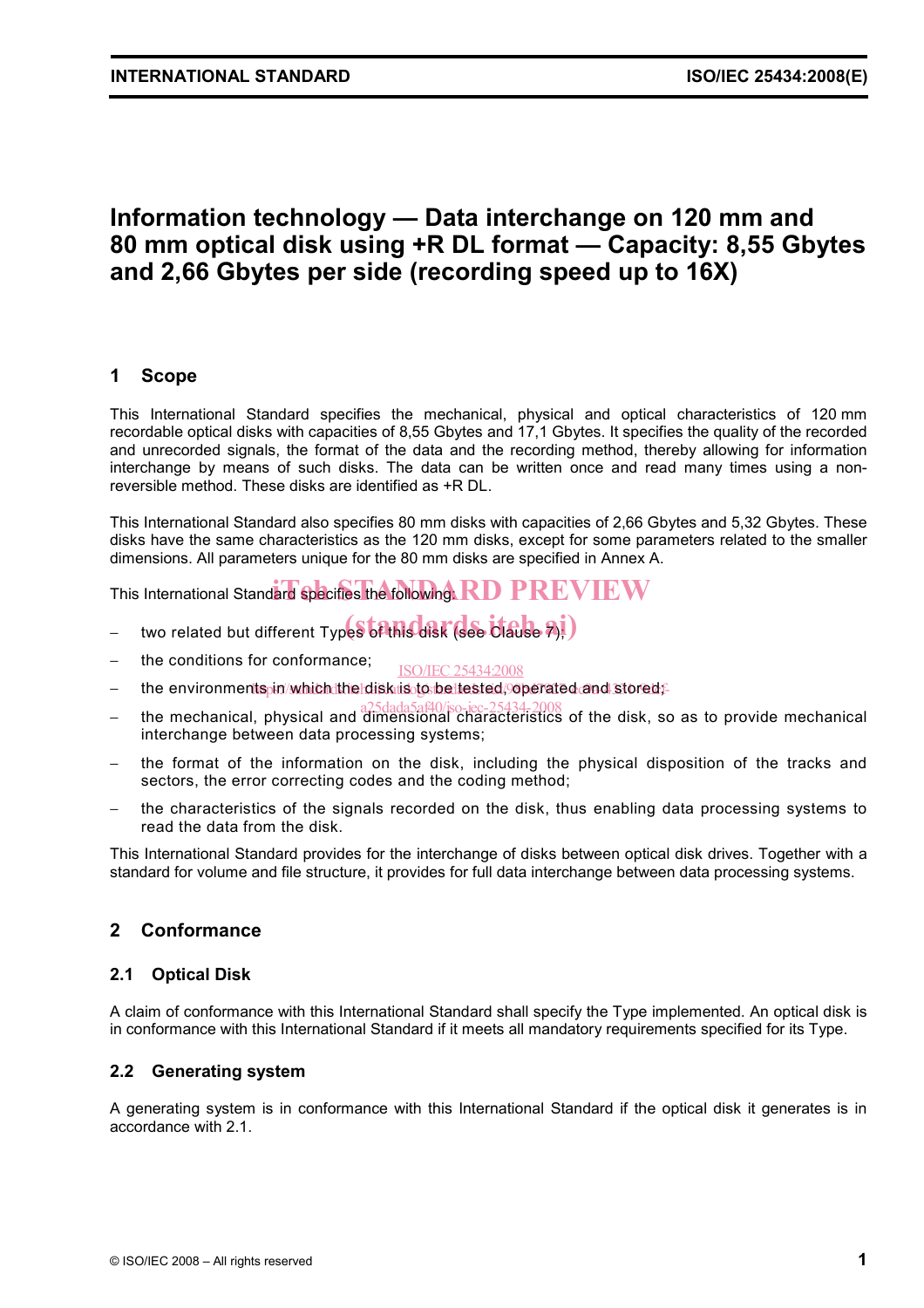# **2.3 Receiving system**

A receiving system is in conformance with this International Standard if it is able to handle both Types of optical disk according to 2.1.

# **2.4 Compatibility statement**

A claim of conformance by a generating or receiving system with this International Standard shall include a statement listing any other standards supported. This statement shall specify the numbers of the standards, the optical disk types supported (where appropriate) and whether support includes reading only or both reading and writing.

# **3 Normative references**

The following referenced documents are indispensable for the application of this document. For dated references, only the edition cited applies. For undated references, the latest edition of the referenced document (including any amendments) applies.

ISO/IEC 4873:1991, *Information technology — ISO 8-bit code for information interchange — Structure and rules for implementation* 

ISO/IEC 16448:2002, *Information technology — 120 mm DVD — Read-only disk*

ECMA-287 (2002), *Safety of electronic equipment* **IDARD PREVIEW** 

NOTE Unauthorized copying and/or redistribution of video data that is recorded in the DVD+R/+RW Video Format No<br>can be prevented by applying the Video Content Protection System as referred to in Annex P can be prevented by applying the Video Content Protection System as referred to in Annex P.

#### ISO/IEC 25434:2008

**4 Terms and definitions**  /standards.iteh.ai/catalog/standards/sist/98bd7927-ec9a-4331-9dcfa25dada5af40/iso-iec-25434-2008

For the purposes of this document, the following terms and definitions apply.

#### **4.1**

**channel bit** 

elements by which the binary values ZERO and ONE are represented by marks and spaces on the disk

#### **4.2**

#### **clamping zone**

annular part of the disk within which the clamping force is applied by the clamping device

# **4.3**

# **Digital Sum Value**

**DSV** 

arithmetic sum obtained from a bit stream by allocating the decimal value +1 to bits set to ONE and the decimal value −1 to bits set to ZERO

# **4.4**

# **disk reference plane**

plane defined by the perfectly flat annular surface of an ideal spindle onto which the clamping zone of the disk is clamped, and which is normal to the axis of rotation

# **4.5**

# **dummy substrate**

layer which may be transparent or not, which is provided for the mechanical support of the disk and, in some cases, of the recording layer as well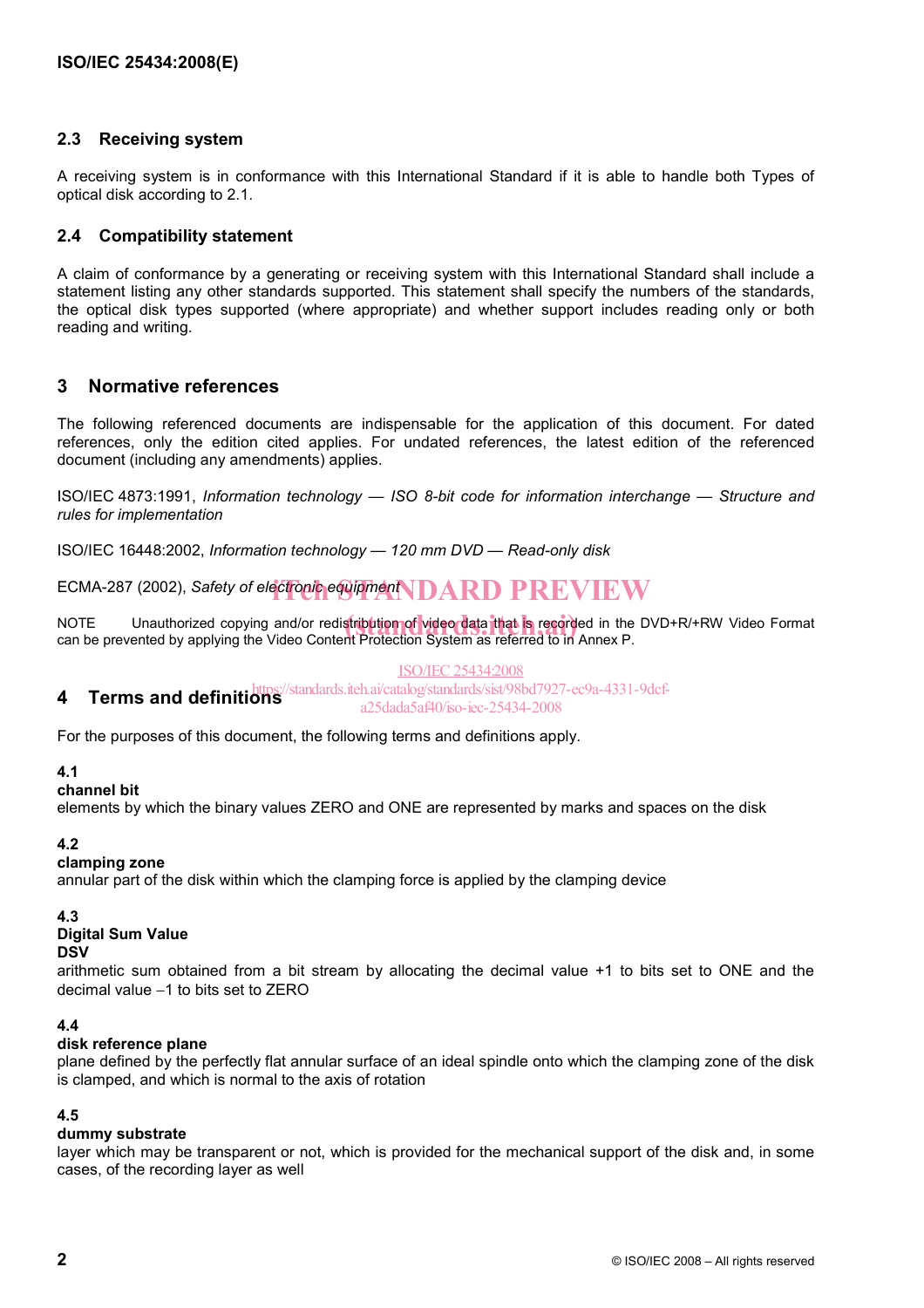# **4.6**

#### **entrance surface**

surface of the disk onto which the optical beam first impinges

# **4.7**

**field** 

subdivision of a sector

# **4.8**

#### **groove**

trench-like feature of the disk, which is applied before the recording of any information, and used to define the track location

NOTE The groove is located nearer to the entrance surface than the so-called land in between the grooves. The recording is made on the groove.

# **4.9**

### **interleaving**

process of reallocating the physical sequence of units of data so as to render the data more immune to burst errors

### **4.10**

#### **layer structure**

Dual layer +R/+RW disks generally are constructed according to one of the following two structures:

**"2P" structure**: in this method the first recording layer (L0) is applied to the substrate with the impressed<br>pre-groove after which the recording layer is covered with a semi-transparent mirror. On top of this structure pre-groove, after which the recording layer is covered with a semi-transparent mirror. On top of this structure a spacer layer is applied, which in general consists of a Photo-Polymerization (2P) lacquer, in which the pre-<br>The second layer is impressed and fixated by means of UV-light. Next the second recording layer groove for the second layer is impressed and fixated by means of UV-light. Next the second recording layer (L1) and a mirror are applied. Finally the dummy substrate is glued onto this structure.<br> $\frac{\text{ISO/IEC 25434:2008}}{25.6334:2008}$ 

"inverted-stack" structure: in this method the rist recording layer<sup>9</sup>t-0<sup>3</sup>13-9dpflied to the substrate with the impressed pre-groove, after which the recording layer is covered with a semi-transparent mirror. The dummy substrate with the impressed pre-groove for the second layer is covered with the mirror after which the recording layer (L1) is applied. Next the two substrates are glued together, separated by a spacer.



# **4.11**

#### **mark**

non-reversible feature of the recording layer which may take the form of a less reflective area, a pit, or any other type or form that can be sensed by the optical system

NOTE The pattern of marks and spaces represents the data on the disk.

#### **4.12**

#### **multi-session disk**

disk containing more than one set of Lead-in/Intro, Data, and Lead-out/Closure Zones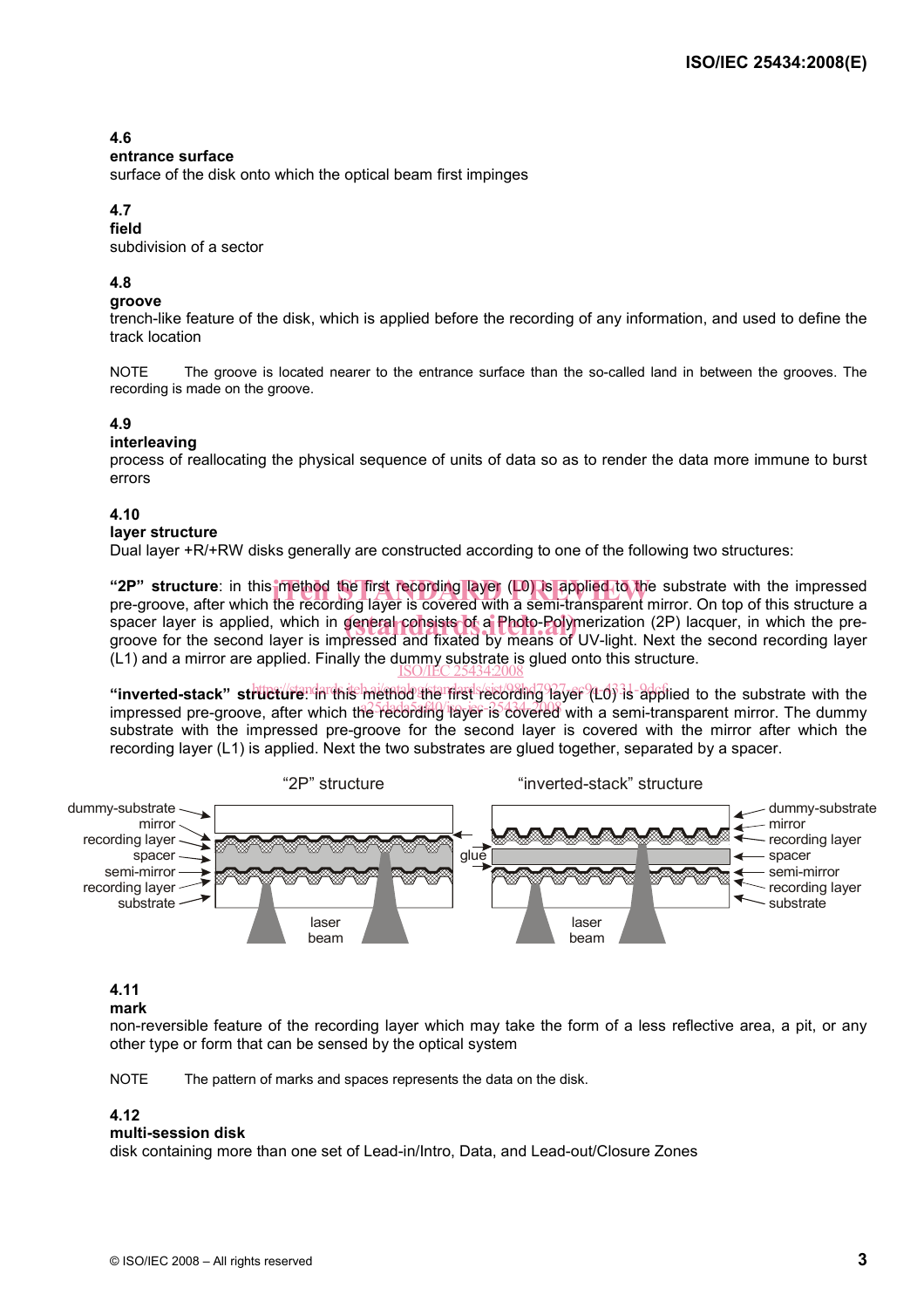# **4.13**

### **physical sector**

smallest addressable part of a track in the Information Zone of a disk that can be accessed independently of other addressable parts of the Zone

# **4.14**

# **recording layer**

layer of the disk on which data is written during manufacture and/or use

### **4.15**

### **Reed-Solomon code**

#### **RS**

error detection and/or correction code

# **4.16**

# **reference velocity**

linear velocity that results in the nominal Channel bit rate of 26,156 25 Mbit/s

# **4.17**

# **single-session disk**

disk containing a Lead-in Zone, one Data Zone and a Lead-out Zone

# **4.18**

# **session**

continuous part of the Information Zone of the disk consisting of a Lead-in or Intro Zone, a Data Zone and a Lead-out or Closure Zone iTeh STANDARD PREVIEW

# **4.19**

# (standards.iteh.ai)

**space**  feature of the recording layer represented by any area between two marks which can be sensed by the optical<br>system system

https://standards.iteh.ai/catalog/standards/sist/98bd7927-ec9a-4331-9dcf-

NOTE The pattern of marks and spaces represents the data on the disk. 2008

# **4.20**

# **spacer**

transparent layer of the disk, which is provided for achieving an accurate separation of the pair of recording layers which are accessed by the optical beam through the same entrance surface

# **4.21**

# **substrate**

transparent layer of the disk, which is provided for mechanical support of the recording layer, through which the optical beam accesses the recording layer

# **4.22**

#### **track**

360° turn of a continuous spiral

# **4.23**

# **track pitch**

distance between adjacent track centrelines, measured in a radial direction

# **4.24**

# **Video Content Protection System**

# **VCPS**

method to prevent unauthorized copying and/or redistribution of video data that is recorded in the DVD+R/+RW Video Format